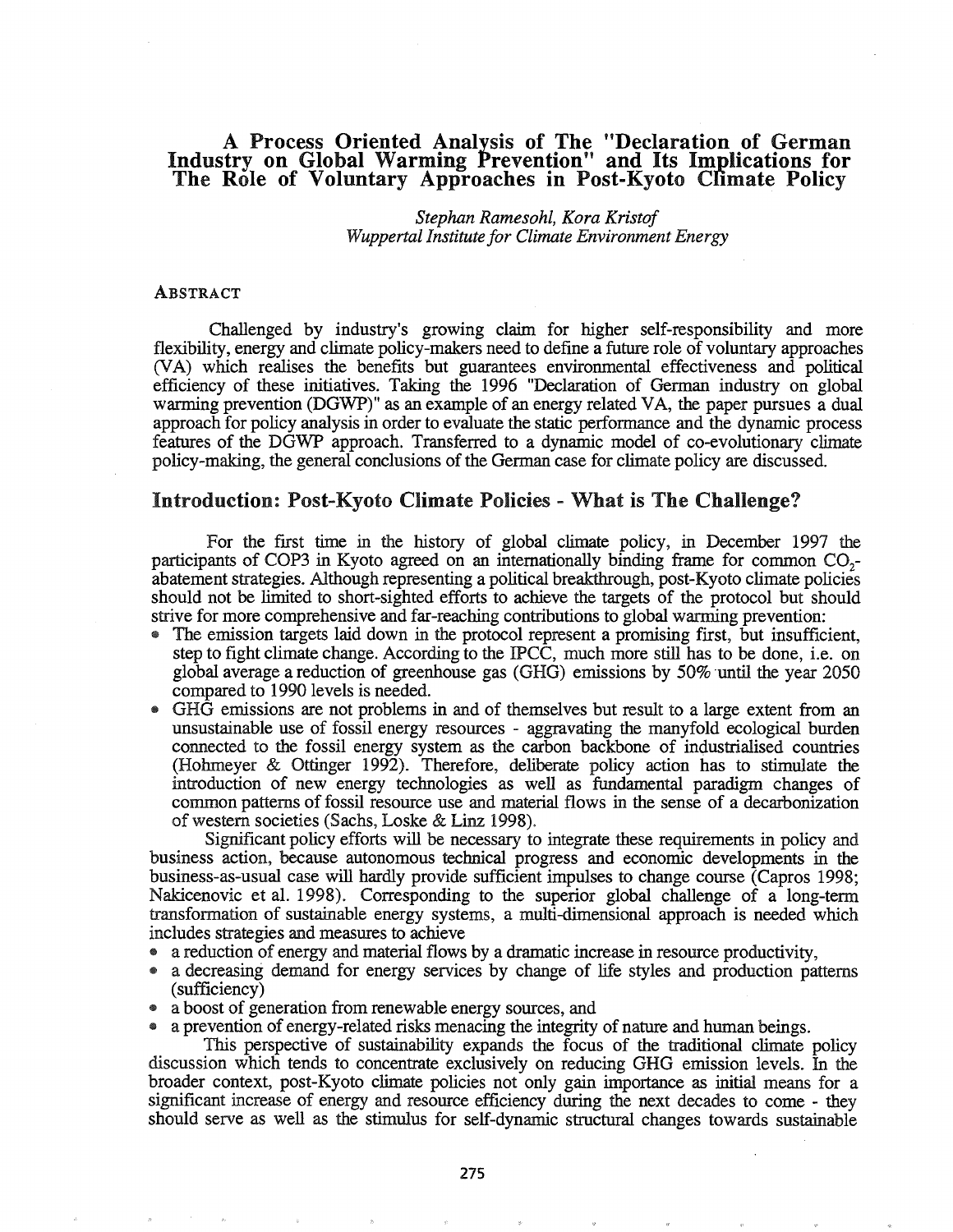energy and production systems. Accordingly, we suggest a shift of priority of the scientific discussion: whereas the traditional policy debate tends to stick to rather theoretical considerations of principles and (short-term) results of abatement schemes, in this paper we intent to put more emphasis on long-term dynamic aspects. Taking the complex interrelations and interdependencies of dynamic economic and social systems into account, there wontt be any easy "golden way" - energy and climate policy will hardly be able to achieve success by employing a single instrument which is easy to implement. By the contrary, unavoidably suboptimal solutions, new insights and- changing frame-conditions will- impose the need of a permanent search for better solutions and new opportunities. In our view, climate and energy policy strategies have thus to be understood as continuous search processes for designing, revising and modifying policy mixes and measures.

The implication for policy analysis is straightforward: no instrument can be judged to be good or bad *perse* by its theoretical foundation. It has to be carefully assessed with regard to its actual performance within a given real implementation context, and with regard to its inherent flexibility and development capacity concerning the dynamic search and adaptation process. Transferred to this paper's topic of energy related voluntary approaches (VA), two principal target dimensions evolve as the central point of reference for the analysis of voluntary climate policy instruments in industry:

- What are the strengths and flaws of the instrument with regard to its current implementation practice and the administrative and political context of self-responsibile activity in industry (static peforrnance perspective)?
- .. What are the opportunities, built-in driving forces and probabilities for continuous evaluation, improvement and development of policy-making by voluntary initiatives, and are they likely to stimulate and accelerate changes towards sustainable industrial production and energy systems (dynamic process perspective)?

In the paper, this perspective of policy analysis will be applied to the "Declaration of German Industry on Global Warming Prevention (DGWP)" as a prominent example of sectoral climate protection agreements in Europe. Although the current implementation process of the DGWP is stalleded due to the recent shift of governmental power in September 1998, the German case study provides fruitful experiences which are of high value for the post-Kyoto climate policy discussions in general.

# The "Declaration of the German Industry on Global Warming<br>Prevention" (DGWP)

First discussions on energy related VA took place in November 1991, when industry launched a first energy related declaration as a reaction to the EU Commission's proposal for an energy and CO, tax. In July 1992, a more concrete proposal on the operationalisation of the initiative was submitted by industry, but they failed to reach consensus with the government at that time (summer 1993). The situation changed suddenly, when a few weeks before the first conference of the parties (COPl) to the UN-FCCC in Berlin in March 1995, German government - obviously triggered by an urgent need to present national activities to the international audience - launched a new initiative. Due to the fact that the first version of the DGWP (BDI 1995) needed to be published within the official frame of the COPl, the preparation and negotiation phase was characterized by. extreme time pressure, and some sector associations had only few days of internal consultation to submit their contribution. Even when taking the 1991-93 discussions into account, it is evident that the instrument was extremely hastily set up without any comprehensive preparation or analysis. Not surprising, the first version incorporated a multitude of drawbacks, deficiencies and open questions, which received strong criticism.<sup>1</sup> Partially, they were taken into account during the industry-government talks

<sup>&</sup>lt;sup>1</sup> For comments on the first version see Wuppertal Institut 1995; DIW 1995; Clausen & Zundel 1995.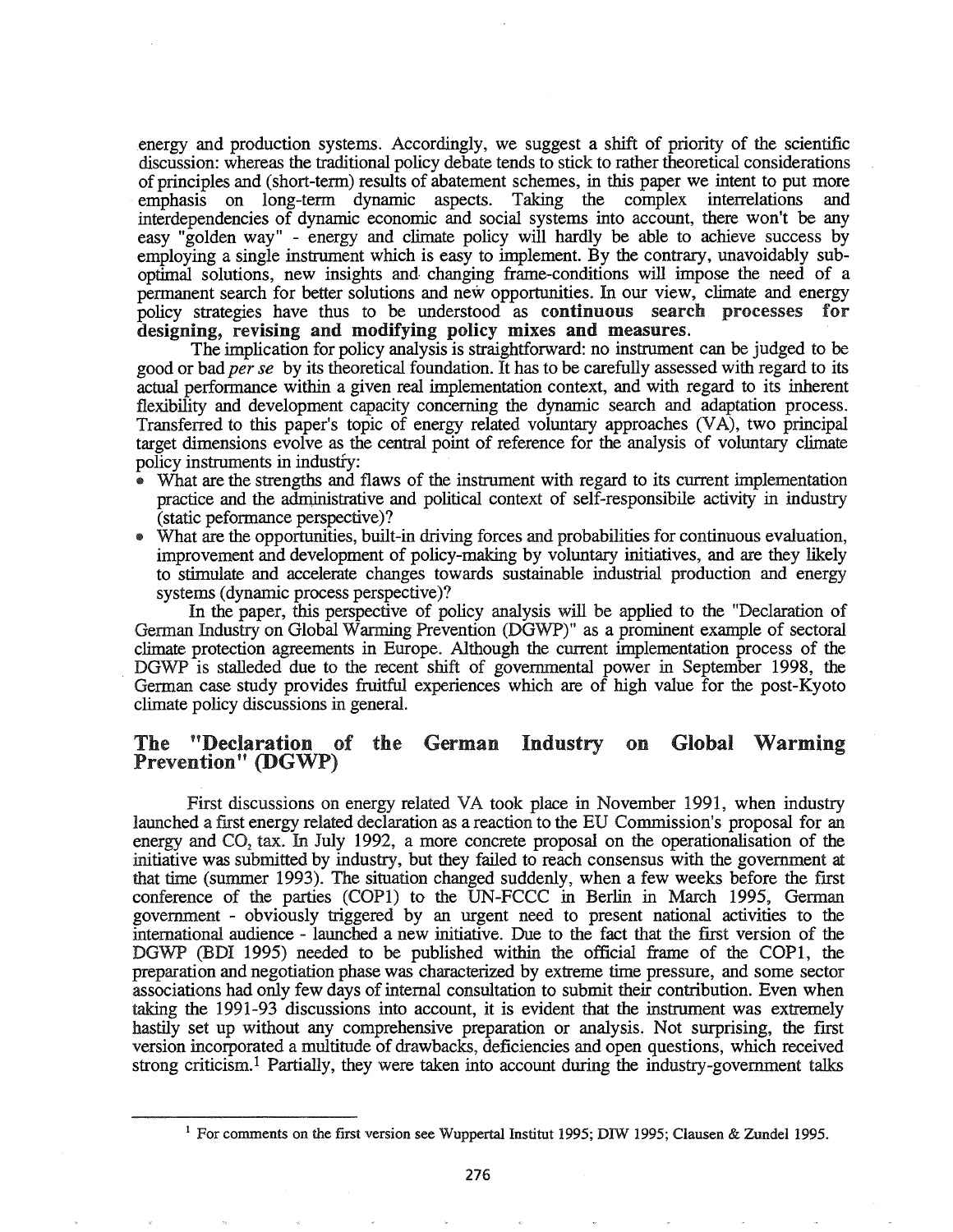when the updated version of the DGWP was shaped. This was published one year later in March 1996 (BDI 1996a). From there on, no further corrections were made.

The DGWP is published by 14 industrial associations mainly from the basic industries (represented by the Federation of German Industries BDI), the association of the industrial power generators (VIK) and four associations from the energy sector including the two major electric utility associations (VDEW and VKU). The updated DGWP represents some 70% of industrial energy consumption and almost all public electricity generation. However, considerable parts of industry with increasing economic importance such as investment, consumer goods, and food industry (except sugar) are missing. By this umbrella declaration, industry declares its willingness to undertake extraordinary efforts on a voluntary basis in order to achieve a reduction of 20% of the total industry's specific energy consumption and/or of specific  $CO_2$ -emissions of the same order until the year 2005 (base year 1990). In exchange, the industrial associations expect that policy will give priority to these voluntary initiatives against other regulatory or fiscal climate policy instruments. As a reply to the initiative, in 1995 the federal government announced via press release the withdrawal of plans to introduce a waste heat ordinance (WNVO) and confrrmed in 1996 (again via press release) its position, that the participating industries will be excepted from any coming  $CO<sub>2</sub>/energy$  taxation on EU level, e.g. by national compensation schemes (Bundesregierung 1995, 1996).

The Rheinisch-WestfaIisches Institut fur Wirtschaftsforschung (RWI) has been entrusted to carry out a sectoral monitoring and so far, one report has been published end of 1997 (BDI 1996b; RWI 1997). As a first response to the results, an additional  $CO<sub>2</sub>$  reduction potential of 10 to 20 Mtla was identified by the federal government as a starting point for negotiations on modification of targets and procedures (Bundesregierung 1997).2 In addition, an extension of the target definitions in order to cover all six GHG from the Kyoto protocoll as well as an enlargement of the initiative including new sectors have been subjects to informal industrygovernment talks in summer 1998, but all official discussions ceased after the shift of government in September 1998 and the introduction of an energy tax as the main pillar of an ecological tax reform.<sup>3</sup> The future development of the initiative is pending.

Having the historical background of. this development in mind, some characteristic features are relevant for a better understanding of the DGWP's performance:

- German industry published an unilateral declaration without any legally binding commitment neither of the association nor of the individual member company. The political reaction is limited to two press releases and does not present any legally fixed commitment neither. Up to September 1998 the institutional frame could be characterised as bi-Iateral goodwill, so that the DGWP does not count as a voluntary agreement in the sense of a negotiated bilateral treaty such as the Dutch LTA (Clausen & Zundel 1995; Rennings et aI.. 1996). Due to the fact, that the whole industry benefits from the withdrawal from regulation and taxation, free rider problems can occur with regard to passive member companies of the association which published a declaration, to non-member frrms from the sector not covered by the branch association, and to whole sectors without branch declarations such as food and beverages.
- The various branch declarations differ in terms of time frame and compatibility to the overall reduction goal of the umbrella declaration, so that the overall goal cannot be concluded from the sum of branch targets. Moreover, the branch targets are characterised by partially vague, inconsistent and incomprehensive descriptions of targets, actors, tasks and procedures. For instance, standardized methodologies and defmitions concerning evaluation and assessment of energy inputs e.g. for CHP or secondary fuels are unclear or completly missing. An overview on the divergent targets is given in Tab.  $1. \cdot$

<sup>&</sup>lt;sup>2</sup> The 2nd monitoring report was due to November 1998, but has not been published yet (April 1999).

<sup>&</sup>lt;sup>3</sup> The energy tax scheme includes the following rates:  $0.03 \in$  per liter gasoline,  $0.02 \in$  per liter light oil,  $0,02 \in$  per kWh natural gas, and  $0,01 \in$  per kWh electricity. Manufacturing industry pays a reduced rate of 20%. The tax revenues are recycled by a decrease of labour costs.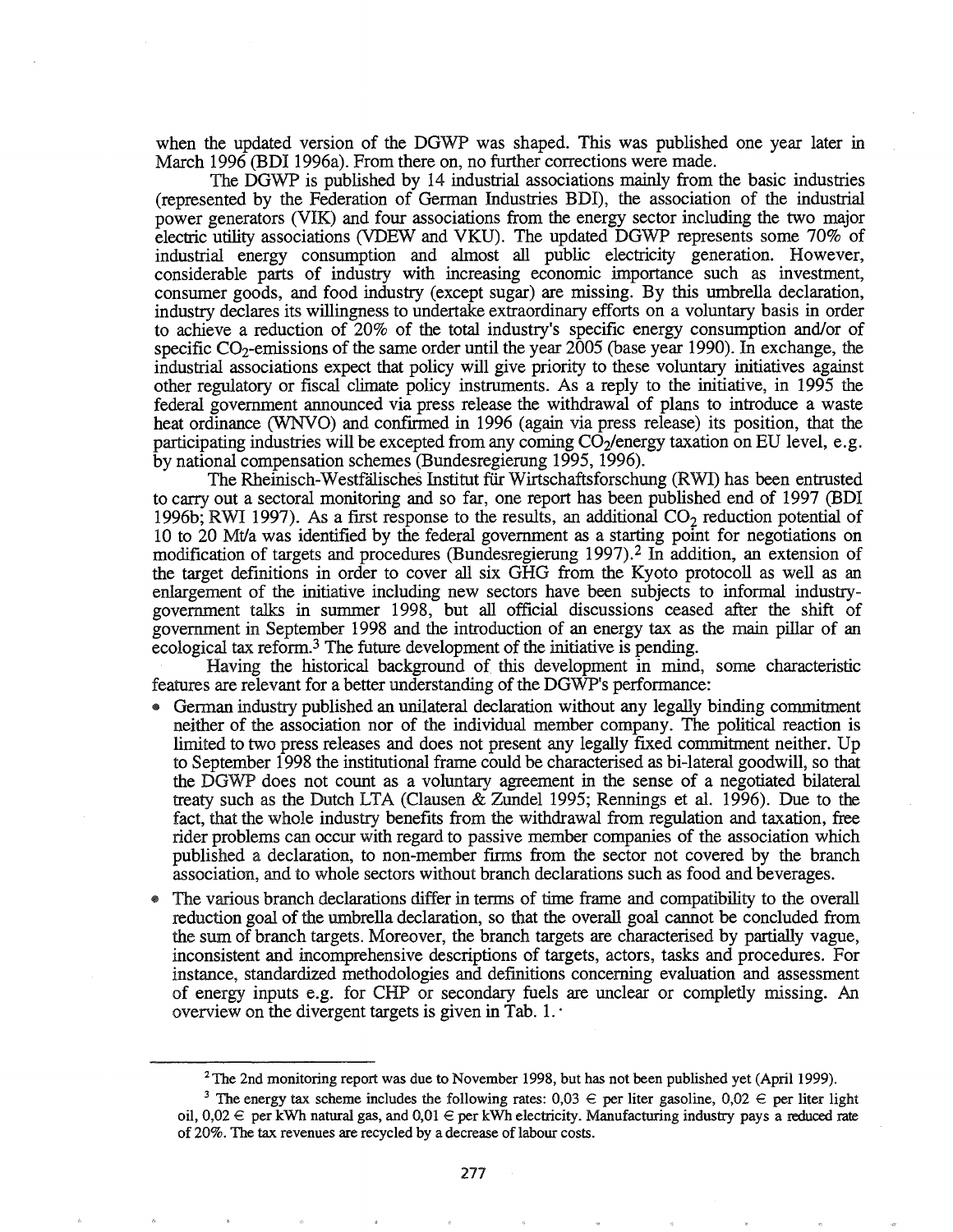## Table 1. Overview of Sectoral Targets within The DGWP (Source: RWI 1997, 4)

| Sector and Association                                                                                                                                                                                                                                                                                                                              | Base<br>year | Reference Variable                                            | Reduction<br>in %      |
|-----------------------------------------------------------------------------------------------------------------------------------------------------------------------------------------------------------------------------------------------------------------------------------------------------------------------------------------------------|--------------|---------------------------------------------------------------|------------------------|
| Potash Industry: Kaliverein                                                                                                                                                                                                                                                                                                                         | 1990         | t CO <sub>2</sub> /t Raw Salt,                                | 66                     |
|                                                                                                                                                                                                                                                                                                                                                     |              | mt CO <sub>2</sub>                                            | 78                     |
| Cement Industry: Vereinigung Deutscher<br>Zementwerke                                                                                                                                                                                                                                                                                               | 1987         | KJ Fuel/kg Cement                                             | 20                     |
| Lime Industry: Bundesverband der<br>Deutschen Kalkindustrie                                                                                                                                                                                                                                                                                         | 1987         | kJ Fuel/t Lime                                                | 15-20                  |
| Ceramic Tiles and Slabs: Bundesverband<br>keramische Fliesen und Platten                                                                                                                                                                                                                                                                            | 1990         | kg $CO2/t$ Tiles and Slabs<br>kWh/t Tiles and Slabs           | 20<br>25               |
| Brick Industry: Bundesverband der<br>Deutschen Ziegelindustrie                                                                                                                                                                                                                                                                                      | 1990         | kJ/kg Bricks                                                  | 28                     |
| Refractory Industry: Bundesverband der<br>Feuerfest-Industrie <sup>1</sup>                                                                                                                                                                                                                                                                          | 1987         | kg CO <sub>2</sub> /t Refractory Products                     | $15 - 20$              |
| Iron and Steel Industry:<br>Wirtschaftsvereinigung Stahl                                                                                                                                                                                                                                                                                            | 1990         | kg CO2/t Rolled Steel<br>mt CO <sub>2</sub>                   | $16 - 17$<br>$21 - 27$ |
| Non-ferrous Metal Industry:<br>Wirtschaftsvereinigung Metalle                                                                                                                                                                                                                                                                                       | 1990         | GJ/t NF-Metals                                                | 22                     |
| Chemical Industry: Verband der<br>Chemischen Industrie                                                                                                                                                                                                                                                                                              | 1990<br>1987 | Energy Index/Production Index<br>mt CO <sub>2</sub>           | 30<br>44               |
| Paper Industry: Verband Deutscher<br>Papierfabriken                                                                                                                                                                                                                                                                                                 | 1990         | kg CO <sub>2</sub> /t Paper<br>GJ/t Paper                     | 22<br>20               |
| Glass Industry: Bundesverband Glas und<br>Mineralfaser                                                                                                                                                                                                                                                                                              | 1987         | kg CO <sub>2</sub> /t Glass<br>GJ/t Glass                     | 25<br>22               |
| Textile Industry: Gesamtverband der<br>Textilindustrie                                                                                                                                                                                                                                                                                              | 1987         | PJ/a                                                          | 20                     |
| Sugar Industry: Verein der Zuckerindustrie                                                                                                                                                                                                                                                                                                          | 1990         | kWh/dt Beet Processing                                        | 40                     |
| Public Electricity Supply: Vereinigung<br>deutscher Elektrizitätswerke (VDEW) <sup>3</sup>                                                                                                                                                                                                                                                          | 1990         | mt CO <sub>2</sub>                                            | 12                     |
| Petroleum Industry: Mineralölwirtschafts-<br>verband (MWV)                                                                                                                                                                                                                                                                                          | 1990         | Litres Heating Oil/m <sup>2</sup> Residential<br>Accomodation | 25                     |
| Gas Industry: Bundesverband der Gas- und<br>Wasserwirtschaft (BGW)                                                                                                                                                                                                                                                                                  | 1990         | kg CO2/kWh Net Energy                                         | 34                     |
| Association Municipal Enterprises (VKU)                                                                                                                                                                                                                                                                                                             | 1990         | mt CO <sub>2</sub>                                            | 25                     |
| (1) The data refer exclusively to the West German states. (2) In relation to the year 1990, the Chemicals<br>Industry expects a reduction in absolute CO <sub>2</sub> emissions by 23.8 m t. by the year 2005. (3) Reduction target<br>by the year 2015. By the year 2005, the VDEW expects a CO <sub>2</sub> reduction in the amount of 8 to 10 %. |              |                                                               |                        |

@ There was no independent ex-ante assessment and public discussion of existing energy saving potentials, which could defme a reliable scope for efficiency measures and could suggest intennediate sub-targets as an implementation schedule in order to assess the implementation progress. Individual targets and concrete energy saving plans on the level of the participating firms or any kind of task lists with time schedules are missing.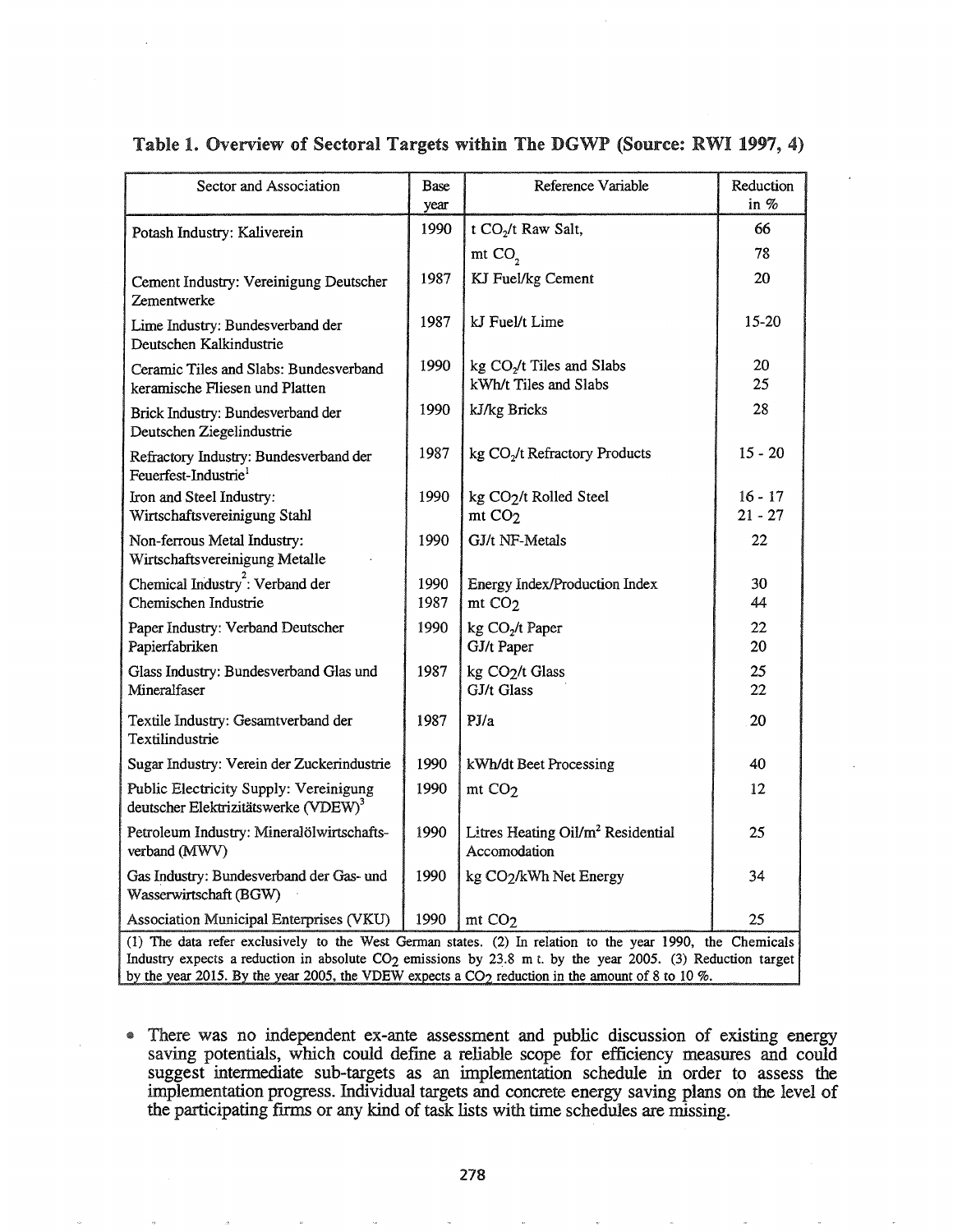## Problems and Prospects - Lessons from the Policy Process

The previous section gave a short overview of the history and the initial design of the DGWP which was far from being perfect - but from the official reading, the DGWP represents a useful contribution to German climate policy, because it promises to induce social learning processes in the field of energy efficiency (Bundesregierung 1995, 1996). Now after three years of operation German government and industry have thus to answer the two questions:

- What is the actual impact of the DGWP on energy efficiency measures in industry (static performance evaluation, section 3.1)?
- What is the DGWP's contribution to lasting change dynamics both on industry and policy level (dynamic process evaluation, section 3.2)?

#### Static Performance Evaluation

German federal government and industry derive the conclusion from the fIrst monitoring report (published in November 1997), that the DGWP represents a promising and effective instrument for climate policy strategies (Bundesregierung 1997; BDI 1997). This interpretation, however, is rejected by our analyses. Contrary to the assertion of the federal government and the BDI, in our view neither any extraordinary efforts of industry for climate protection nor any instrumental superiority of the DGWP compared to a waste heat ordinance or other climate policy instruments could be proved by the monitoring results' From the BDI perspective, the first monitoring report indicates, that the DGWP makes a higher contribution to climate protection than a waste heat ordinance. This conclusion is wrong and results from a misinterpretation of a comparison made in the monitoring report between the declarations of selected sectors with base year 1990 and the reference path of the Prognos study with base year 1992 (Kristof & Ramesohl 1997; RWI 1997, 5; Prognos 1996). In its conclusion, the BDI neglects the dramatic decline of the east German basic industries in the period of 1990-1992 and the related significant reductions in energy consumption. Taking these reductions into account, the estimated impact of the DGWP on energy efficiency in industry is much smaller than that of a waste heat ordinance as estimated by Prognos. In our opinion, five key findings from the monitoring reports have to be emphasised:

- **E** High degree of ex-ante target achievement. To a great extent, the targets for 2005 have already been achieved in 1995 (resp. 1996), i.e. in the years of declaration (see Fig. 1). Beside technical improvements in West Germany, the reasons are mainly structural changes of East Germany industry after the country's reunification in 1990. In addition, Figure 1 points at the impacts of structural changes and business cycles on sectoral energy use, which cause changes and even increases in specific energy consumption..
- Incomplete coverage of energy flows. The sectoral declarations and related monitoring reports do not cover the complete energy consumption. Fuels, electricity use and energy flows relevant to  $CO<sub>2</sub>$  emissions are missing such as fossil fuel consumption for nonenergetic use, which represents 964 PJ in 1994, i.e.  $7\%$  of German primary energy use with a CO<sub>2</sub> reduction potential of  $72$  Mt CO<sub>2</sub> (Patel 1996).
- Little extraordinary efforts. The major part of the listed measures for  $CO_2$  reduction can hardly be classified as distinct efforts for climate protection but represent business-as-usual replacement and long-term planned capacity enhancement investments (such as large capital investments like blast furnaces)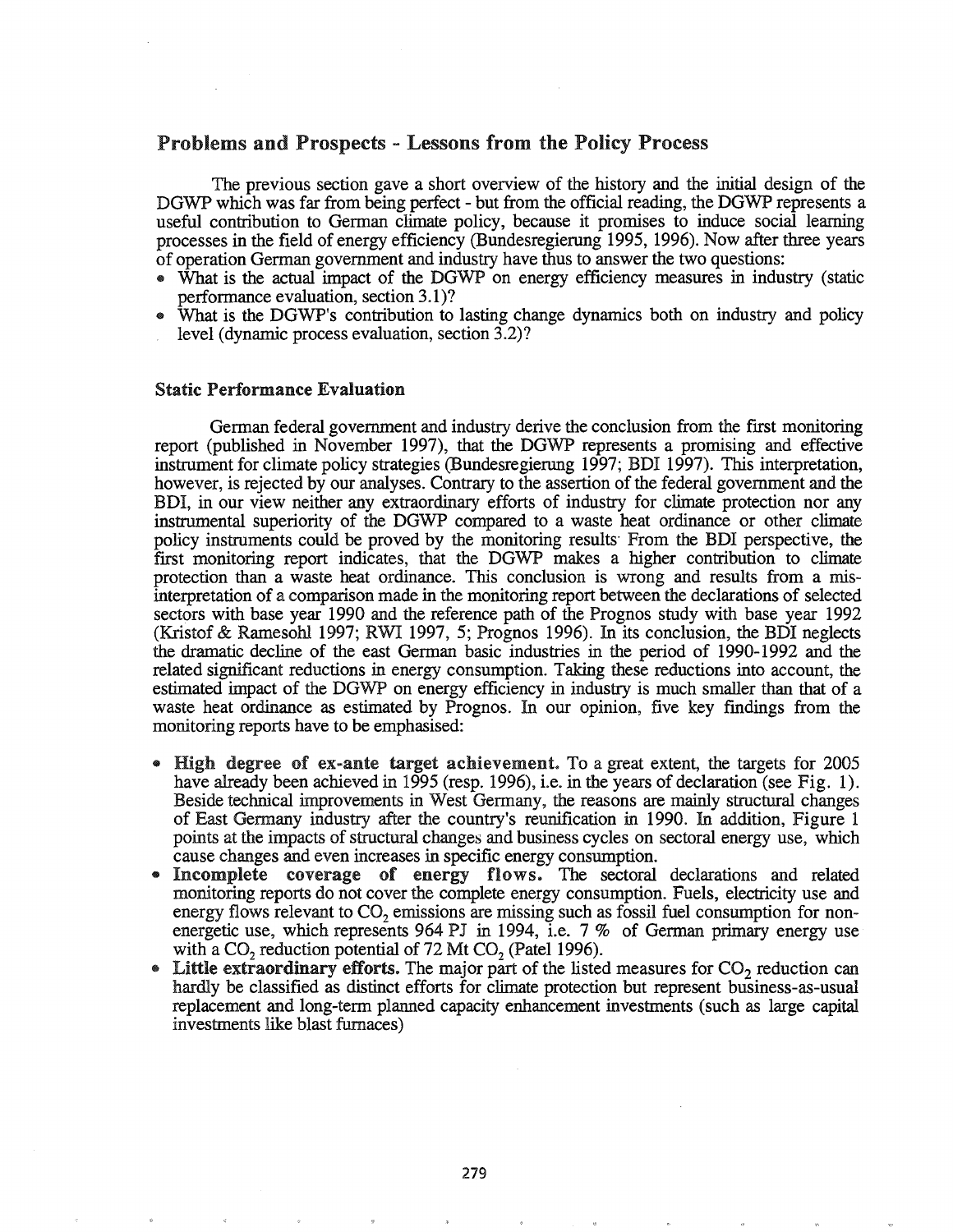

Figure 1. Degree of Target Achievement at the Moment of Publication of the First Version of the DGWP (1995) and the Update (1996) (Source: RWI 1997)

Neglection of structural effects. The monitoring procedure is characterised by a lack of an assessment of the business-as-usual case as point of reference for the actual implementation case. Changes of boundary conditions such as economic growth effects, business cycles, altering energy prices or structural changes are not explicitly examined, although industrial energy consumption is strongly determined by structural effects between branches (inter-industrial) and within branches (intra-industrial) (Jochem & Bradke 1996). Taking the non-ferrous metal sector as an example, a structural analysis indicates, that the major part of efficiency gains result from intra-sectoral changes (Eichhammer 1998). Just by a simple disaggregation of the non-ferrous metal branch into primary aluminium production and other non-ferrous metals, it is possible to consider the impact of the decline in physical primary aluminium production which decreased between 1990 to 1994 from 740 kt to 503 kt, but recovered afterwards to 575 kt in 1996 (Fig. 2 next page). Correcting for the impact of these changes in physical production (specific consumption at constant structure), the decline in specific energy consumption (GJ per t) is much less than stated in the monitoring report (actual specific consumption), and the degree of target achievement drops from reported  $60\%$  off to some  $10\%$ .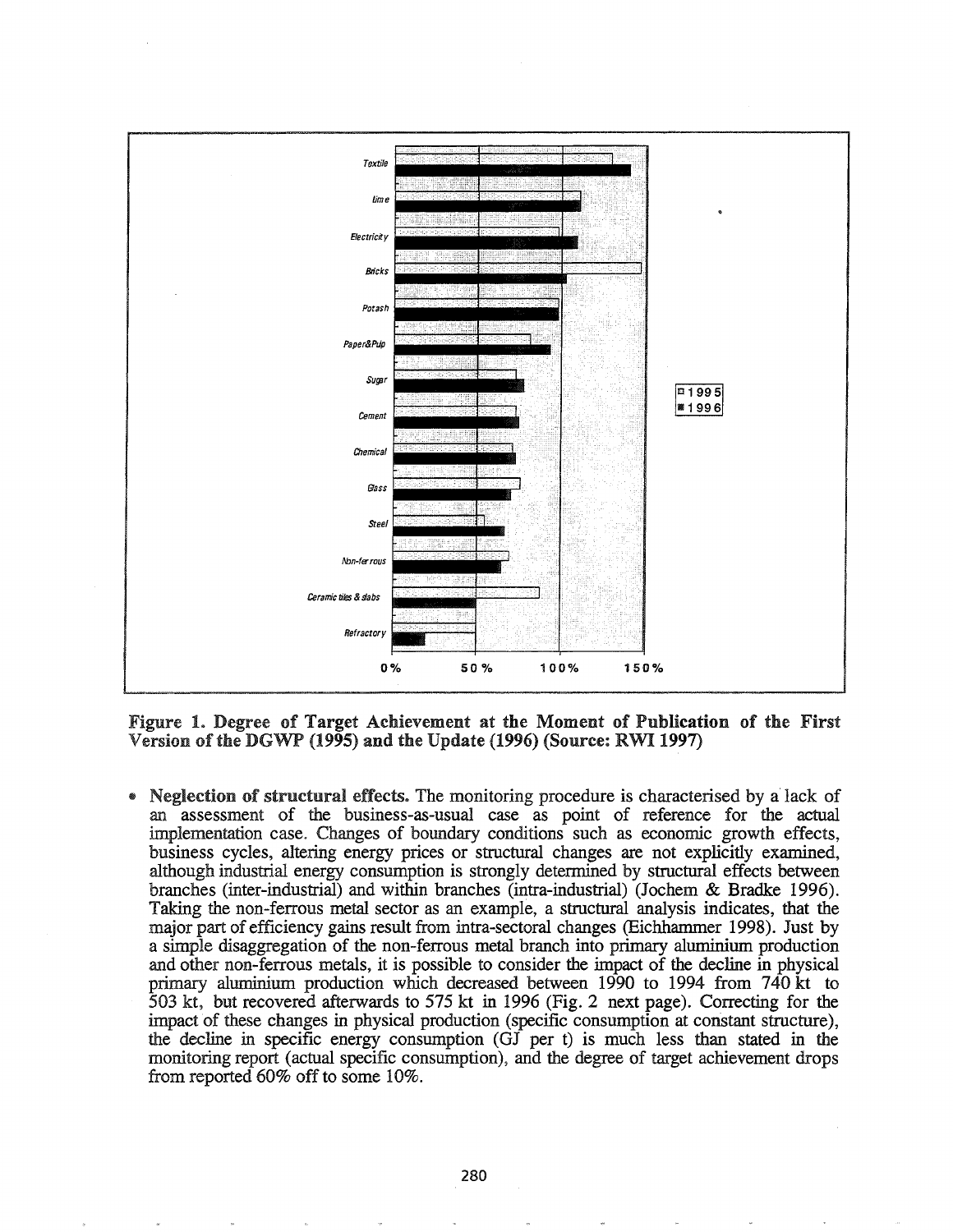

Figure 2. Specific Consumption of the Non-Ferrous Metals Branch in Germany: Actual and at Constant Structure (only taking into Account Structural Changes Stemming from Primary Aluminium Production) (Source: Eichhammer 1998)

Insufficient quality of branch reports. As a general remark, the quality of the monitoring scheme itself can be questioned, because the RWI is responsible for collecting and processing the data for the monitoring report which is provided by the branch organisations themselves. The experiences with the first branch reports show, that sectoral data was of insufficient quality, characterized by severe deficiencies concerning completeness, transparency and credibility (RWI 1997, 58f).

#### **Dynamic Process Evaluation**

Due to the relatively short implementation period of 1995-1998, there is only little empirical evidence available at the present stage, and it is much too early for an in-depth analysis of the dynamics, prospects and future potentials of the DGWP process. However, when looking at first observations and experiences a very crude and preliminary appraisal can be derived:

- New for a for discussion. On the branch level, several CO<sub>2</sub>-policy committees or working groups have been established, or existing groups gained importance, now involving top-level executives. This is a sign of increasing institutional penetration and establishment of the subject, which has been missing so far. Even if such working groups initially might serve as a *pro forma* sign of activity, they tend to gain self-dynamics which opens the possibility for new arenas of discussion.
- Start of inter-firm exchange of knowledge. Efficiency related inter-firm communication and cooperation seems to have developed, fostering exchange of technological know-how and best-practice experiences. In this regard, the cement industry can serve as an outstanding positive example, where the traditionally open and intense exchange of technical information between cement producers gained additional momentum. A series of best-practice workshops, organized by the VIK, provided a supplementary impetus for specific discussions of state-of-the-art technologies in several branches. However, frame conditions such as the degree of intra-sectoral competition impose strict limits to improving exchange of information and know-how. Due to the different sectoral conditions, a general assessment of technology diffusion cannot be made without more sophisticated analyses.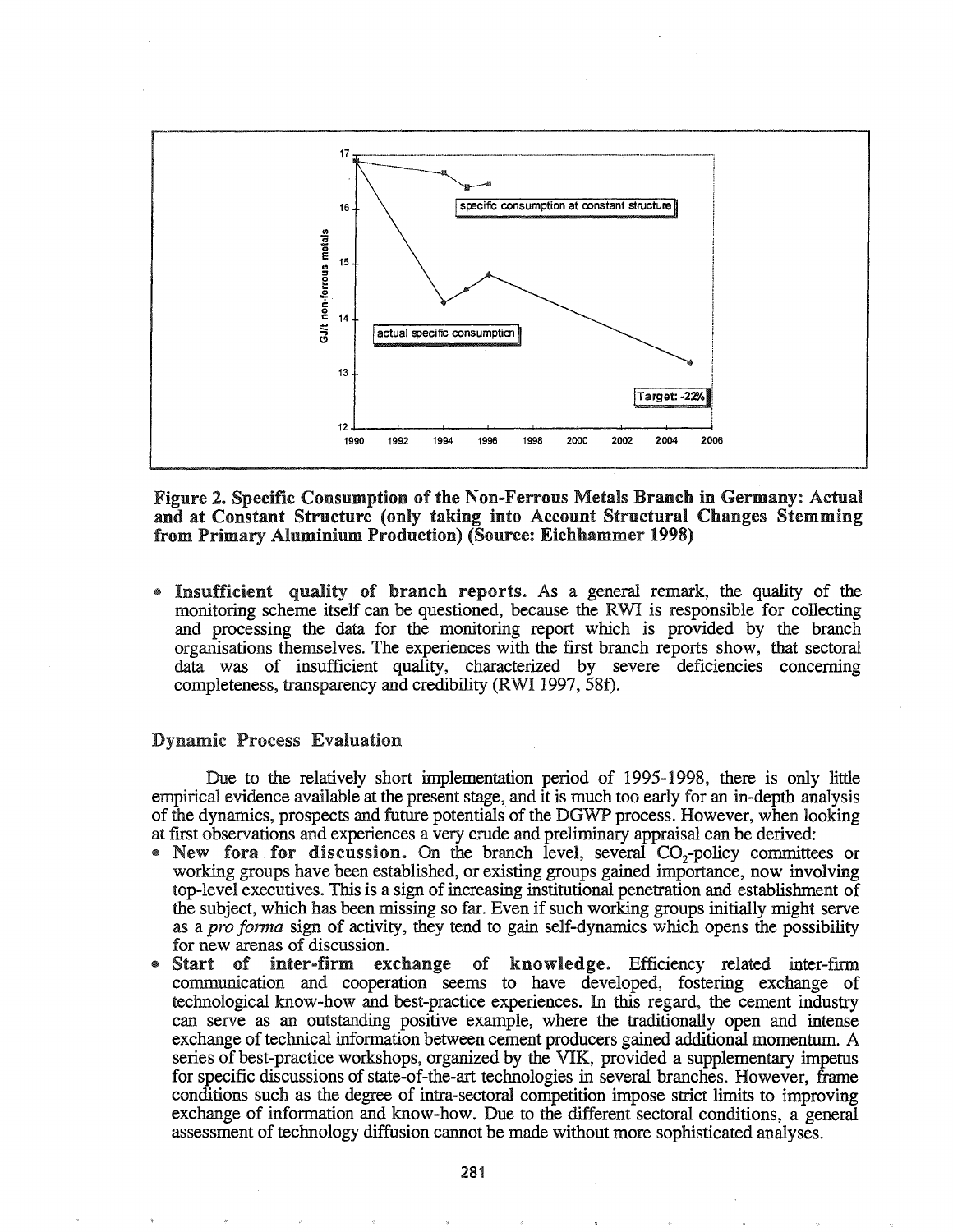- Missing mobilization. Not regarding single exceptions, a broader mobilisation of the majority of firms in the sense of changing energy management attitudes does not seem to take place. Neither a comprehensive involvement of companies into systematic assessments of efficiency potentials nor convincing individual commitments to realise concrete reductions and measures beyond business-as-usual on a broader scale can be observed.
- Little influence on investment practice. Solitary anecdotal evidence points at a rising importance of energy efficiency and climate change as a top management issue. In some cases, the sector's commitment served as a successful argument for middle management to push high efficiency solutions vs. a less efficient investment alternatives. However, significant changes in investment rules can hardly be expected, this holds especially for sectors with a high share of foreign capital control such as the aluminium industry.
- Opportunities for benchmarking through mandatory data collection. The mandatory data collection and analysis within the monitoring procedure provides a basis for new discussion within the firms and among branch members about potential contributions to national CO<sub>2</sub> abatement strategies. However, it remains unclear whether sectoral benchmark and collective improvement processes could have been stimulated.

As mentioned earlier, the shift in governmental policy towards enery taxes stalleded the DGWP process, and for the last six months, very little official action could be observed. The future prospects of the DGWP are thus difficult to assess. Making the assumption, that industry agrees to continue the process, it can be expected that minor improvements concerning operational and administrative issues such as data accessibility, hannonization of databases, layout and quality of monitoring reports etc. will take place. In this regard, a gradual learning by doing seems to be likely. However, these aspects are only of secondary importance. Due to the preliminary character and the stated principle deficiencies of the DGWP, the implementation trajectories and the underlying target definitions itself have to be subject of permant analysis and revision in order to eliminate pre-mature design features. Here, comprehensive action is still missing and substantial modifications such as a shift from specific to absolute targets, increase in quality of targets or establishment of effective enforcement mechanisms are much less probable. This holds, although first indications for informal revision negotiations between the ministries and several branches in summer 1998 could be found.

Summing up, data collection and an intensified communication on energy and efficiency issues can be seen as an indirect, but nonetheless crucial soft factor to stimulate new activities.. Social learning might take place on all policy, sectoral and company levels - but it remains unclear how this will affect institutional arrangements and concrete guidelines for action. The question remains how to use the monitoring results, so that the whole process is characterised by the drawback, that no procedure for evaluation and adaptation has been defmed and agreed upon. There are no clear-cut rules nor criteria how to change course, e.g. by feeding monitoring results back into negotiations on targets and methodologies. In the worst case this implies that no change takes place until end of the current period of validity in 2005. Under these conditions, the officially postulated process of implementation and ongoing improvement the DGWP might be possible - but climate policy cannot count on it, and a significant contribution to long-tenn structural changes can hardly be expected. With regard to the comprehensive understanding of sustainable energy and climate policies presented in section 3, major modifications have thus to be undertaken in order to improve the DGWP process and to turn the initiative into an effective driving force of post-Kyoto  $CO<sub>2</sub>$  mitigation strategies.

## A Dynamic Approach for Climate Policy Making

As a general guideline, any revision and development of voluntary initiatives for  $CO<sub>2</sub>$ abatement in industry should be oriented towards a stimulation of comprehensive and lasting changes of technical and organisational structures of industrial energy use. These changes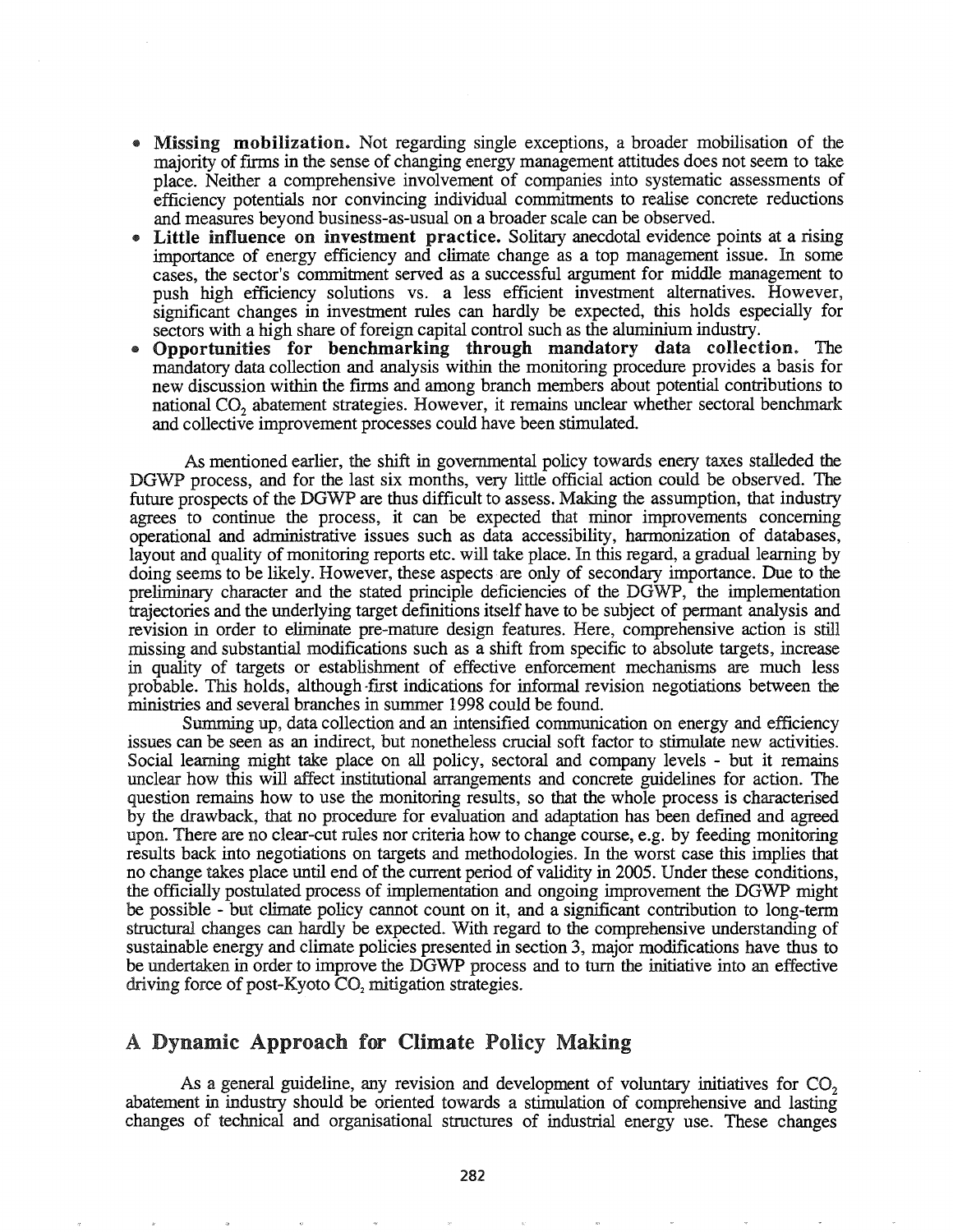cannot be achieved at one stroke but result from permanent interactions on two levels, which thus represent two principal impact areas for process oriented policy-making:

On the level of operational efficiency, the original objective of the DGWP scheme as part of the German climate policy mix has to be seen in the inducement of new management attitudes, procurement practices and knowledge resources on the firm level. As recent socioeconomic research emphasizes (InterSEE 1998; SORGET 1998), efficiency measures are not exclusively determined by techno-economic parameters but are strongly influenced by social, psychological and organisational factors and their interdependencies. In this context, continuing and self-enforcing dynamics of efficiency measures can be expected, if the sequence of analysis, target definition, commitment, action, evaluation and re-formulation of new targets gets an iterative momentum in the firm. Hence, the establishment and consolidation of sustainable energy management cycles (e.g. corresponding to the ED environmental management and audit scheme) can be seen as a primary contribution to far-reaching energy policy strategies.

On the level of strategic commitment, long-lasting and far-reaching business decisions such as technology RD&D, strategic investment planning and design of product portfolios are concerned. In this respect, the endeavors of the single firms are embedded into the institutional frame of the sectoral declaration and the underlying national climate policy. Serving as point of reference and as long-term strategic orientation to firm executives, the design of the institutional framework should thus correspond to the underlying societal priorities and a clearly stated political will to act (i.e. the unequivocal will to exploit all feasible options to achieve a defined policy target). The expression ofreliable policy commitment for instance should include a clear-cut burden sharing of national CO<sub>2</sub> reduction obligations among end use sectors, and convincing alternatives for an enforcement of policy goals. Necessary adaptations to altering boundary conditions (e.g. economic growth or recession, EU regulation) or new scientific insights (e.g. concerning abatement costs) should be evaluated, communicated and integrated according to commonly accepted and reliable policy procedures. This helps to increase the security of long-term planning in industry, and to reward pro-active behaviour while sanctioning free-riders. In this context, a continuous and pre-defined sequence of target defmition, implementation, monitoring and verification, and target revision in the sense of a policy learning cycle will contribute to self-dynamic improvement and refinement of the institutional frame in a changing environment.

On both levels, considerable effort will be needed to change prevailing structures, routines and paradigms. Apart from a limited number of eco-pioneers, however, the majority of firms hardly perceive any incentives nor possi-bilites for changing course under current conditions. For this reason, the evolvement of energy management cycles is closely linked to altering frame conditions, and thus to policy learning cycles. In addition, the official recognition of abatement efforts undertaken by single industrial entities require the set up of national monitoring and verification infrastructures which are completely missing at the present stage. In this respect, little of the ad-ministrative requirements imposed by the Kyoto protocol have been satisfyingly specified and fulfilled (e.g. with regard to flexible mechanisms). In our view, thus, these two perspectives cannot be separated but have to be seen as two parallel trajectories of the same policy process, and they have to be simultaneously developped by all participants. In this understanding, the major challenge for climate policy can be seen in stimulating and facilitating a co-evolution of paradigms and management practices of industrial energy use on the one hand, and the performance of corresponding climate policy targets, institutions and infrastructures on the other hand (Fig. 3).

As an important contribution to the mentioned search process for sustainable energy futures, both trajectories of this co-evolution require significant and lasting behavioural and organizational changes in industry and administration. This takes time and needs permanent reorientation, feedback and incentives to feed and maintain the adaptation process. Accordingly, individual energy management cycles and policy learning cycles have to be linked and twisted, forming a double~helix of dynamic climate policy in time.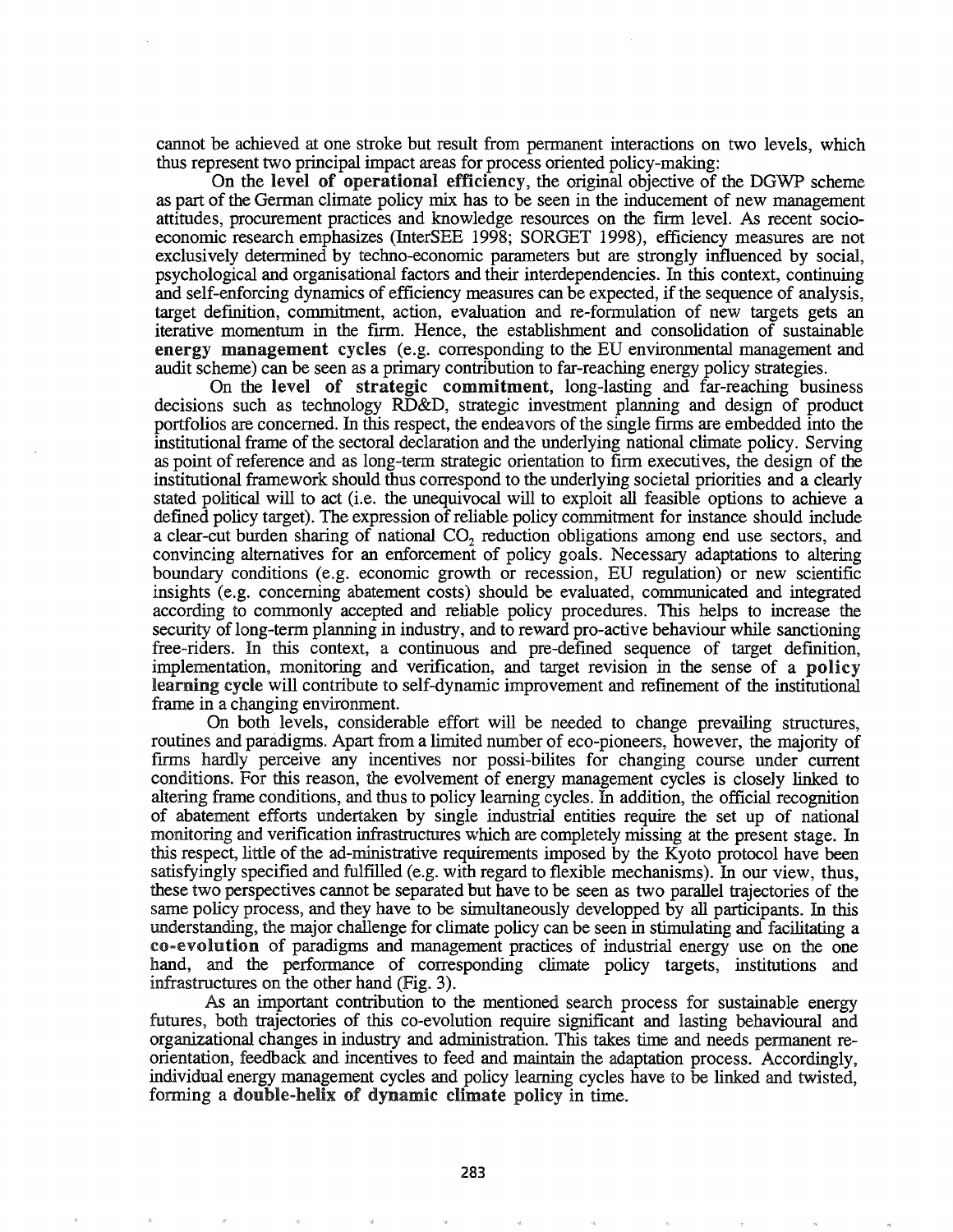

Figure 3: Double-Helix of Dynamic Climate Policy-Making

# Conclusions

From an industry's perspective, the DGWP represents a pragmatic, flexible but nonetheless effective approach for industrial climate policy, which has proven superiority to other regulatory instruments or taxation. By this claim, however, industry itself imposes tough requirements to the design and implementation of the instrument, which have not been met yet. The static performance evaluation pointed at severe deficiences of the current implementation practice of the instrument. The experiences from the first monitoring period emphasise the need for significant conceptual and methodological adjustments, especially with regard to the dynamic refmement and validation of targets and measures. Under the current situation, however, significant modifications and new impulses can hardly be expected, mainly due to two reasons:

On the one hand, an expansion and refmement of the DGWP is hindered by insufficient administrative capacities. Industry has suffered from downsizing in the field of non-productive administration, which puts most sector associations under severe cost pressure. In most cases, administration, communication and all other tasks related to the DGWP can be seen as extra work load on top of existing charges. The same holds for the ministries' administrations, and an infrastructure such as NOVEM in the Netherlands or the DBA in Denmark is missing. At the moment, on the national level the whole policy and monitoring process is carried out by just a handful of actors in politics, industry and research, which is clearly not enough to handle an initiative in a target group of this size, complexity and political importance such as Gennan industry. Obviously, the needed more comprehensive analytic, monitoring and coaching tasks as well as organisational requirements can hardly be fullfilled without expanding the related workforce.

On the other hand, from the very beginning the voluntary approach was more tolerated than accepted by political forces, and especially most parts of the ministerial administration have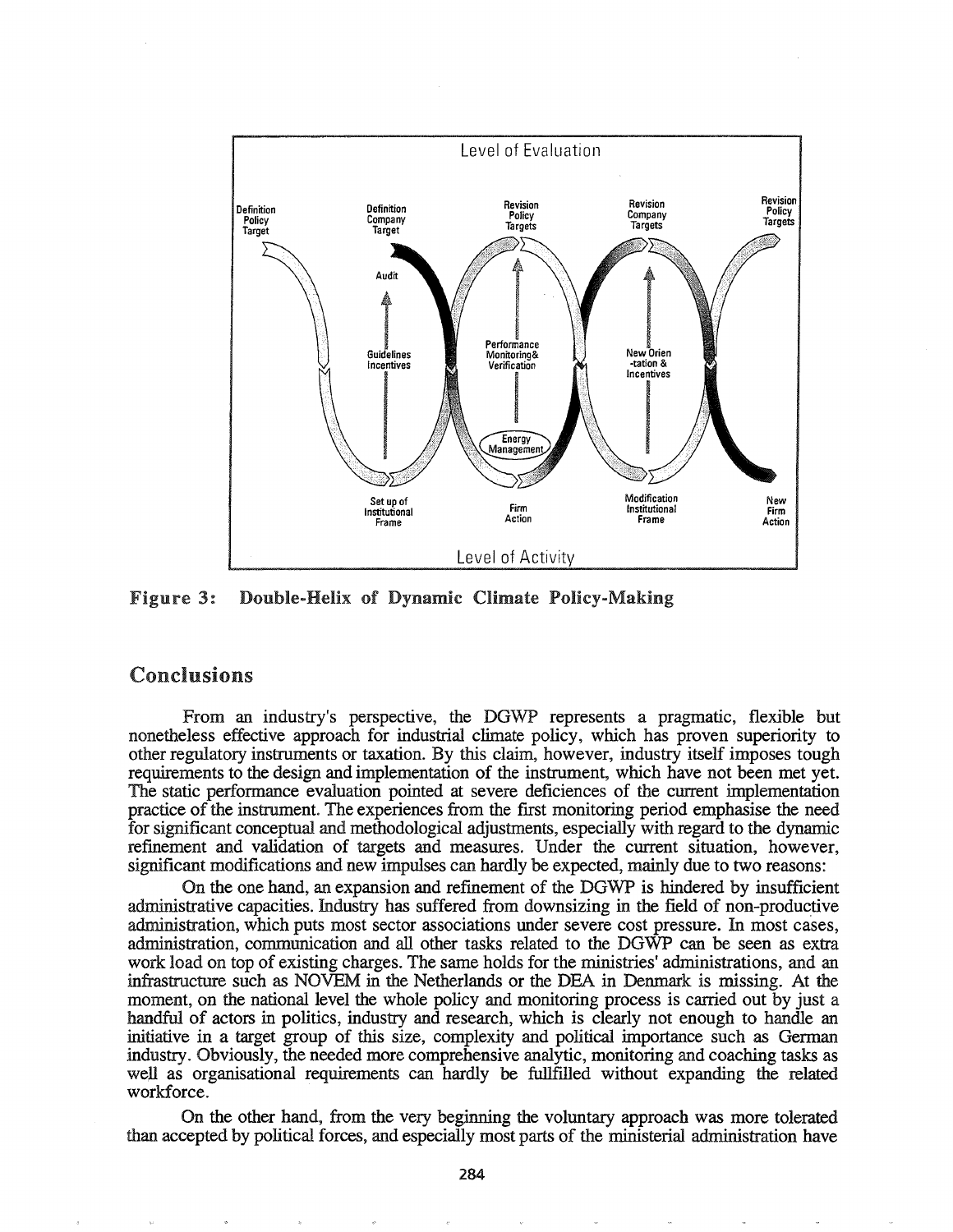remained sceptical. Thus, the instrument has never been fully backed by politics nor received any broader public attention. Under the new government, a distinct and new impetus is not very likely, because as a prominent element of their political agenda, the new coalition of Socialdemocrats and Greens introduced energy taxes as a first step of an ecological tax reform. Details offuture stages ofthe tax scheme are still under negotiation, but so far (April 1999), there is no recognition of the DGWP as an exception of tax payment. The future of the DGWP, thus is left open to a change in political priorities, and meanwhile, to industry's reaction which might be either withdrawal, suspension or continuation of the initiative.

With respect to the recent policy shift, German climate policy is now at a turning point, which creates a particular uncertainty for the future use of energy related voluntary approaches in industry. Nonetheless, some lessons can be learned from the German experiences which are of high value for post-Kyoto climate policy in general. Neither the DGWP nor any other instrument works and runs on its own, but has to be explicitly stimulated, managed and developed in order to generate the needed process of co-evolution. The actual perfonnance of any instrument depends to a large extent on the practical details of implementation and administration, which haye to be permanentely assessed and revised. Therefore, even flexible instruments are neither necessarily cheap nor free - their effectiveness and success is closely linked to the evolution and use of adequate administration capacities and practical, meaningful monitoring schemes. Correspondingly, successful policy requires significant information and data as well as supportive infrastructure. Both industry and politics, thus, have to provide sufficient funds and personnel capacities to enable a proper implementation of any kind ofinstrument.

Looking at the prevailing debates on various approaches of regulation, taxation, flexible mechanism etc., we derive the conclusion that theoretical debates on instruments are of secondary importance for post-Kyoto climate policy. By contrast, climate policy design, management and evaluation have primarily to focus on the practical impact of instruments on long-lasting change dynamics concerning the energy mangement practices on the frrm level. Instruments have to alter subjective perceptions of the benefits of energy efficiency activities, to increase the knowledge about opportunities to act and to improve the abilities to act. So far, there is no striking evidence from theoretical considerations nor from international experiences that any instrument will be able to accomplish this task alone~ Thus, post-Kyoto climate politics and the underlying challenge of sustainable energy systems require comprehensive and integrated strategies, and there is no easy way to go - society has to keep taking the effort to work it out.

## References

- [BDIl Bundesverband der deutschen lndustrie. 1996a. *"Aktualisierte Erkliirung der deutschen Wirtschaft zur Klimavorsorge vom* 27.3.1996". Kolne
- [BDI]. 1996b. *"C02-Monitoring. Konzept fur die Erstellung von regelmiifJigen Fortschrittsberichten zur* tr~12arenten *und nachvollziehbaren Verifikation der Erkl'lirung zur Klimavorsorge".* 26..2.19Y6. Koln.
- *1995. "Erkliirung der deutschen Wirtschaft zur Klimavorsorge".* 10..3.1995. Koln..
- [BDI]. 1997. "BDI-Präsident Henkel: Die Industrie hält ihre Versprechungen zum Klimaschutz-<br>Erster CO<sub>2</sub>-Monitoring-Bericht beweist Funktionieren der Selbstverpflichtung".<br>Pressemitteilung 120/97 vom 18.11.1997. Köln.
- Bundesregierung. 1995. "Anspruchsvolles Angebot der Wirtschaft zur Klimavorsorge Deutsche Wirtschaft verpflichtet sich zu deutlicher CO2-Minderung". Pressemitteilung 87/95, 10.3.1995. Bonn.
- Bundesregierung. 1996. *",Erkliirung der deutschen Wirtschaft zu Klimavorsorge'e· Positive* Jahresbilanz der zweiten Runde der CO2-Selbstverpflichtung - Deutsche Wirtschaft<br>präzisiert und erweitert ihre Zusage vom 10. März 1995". Pressemitteilung 118/96,<br>27.3.1996. Bonn.